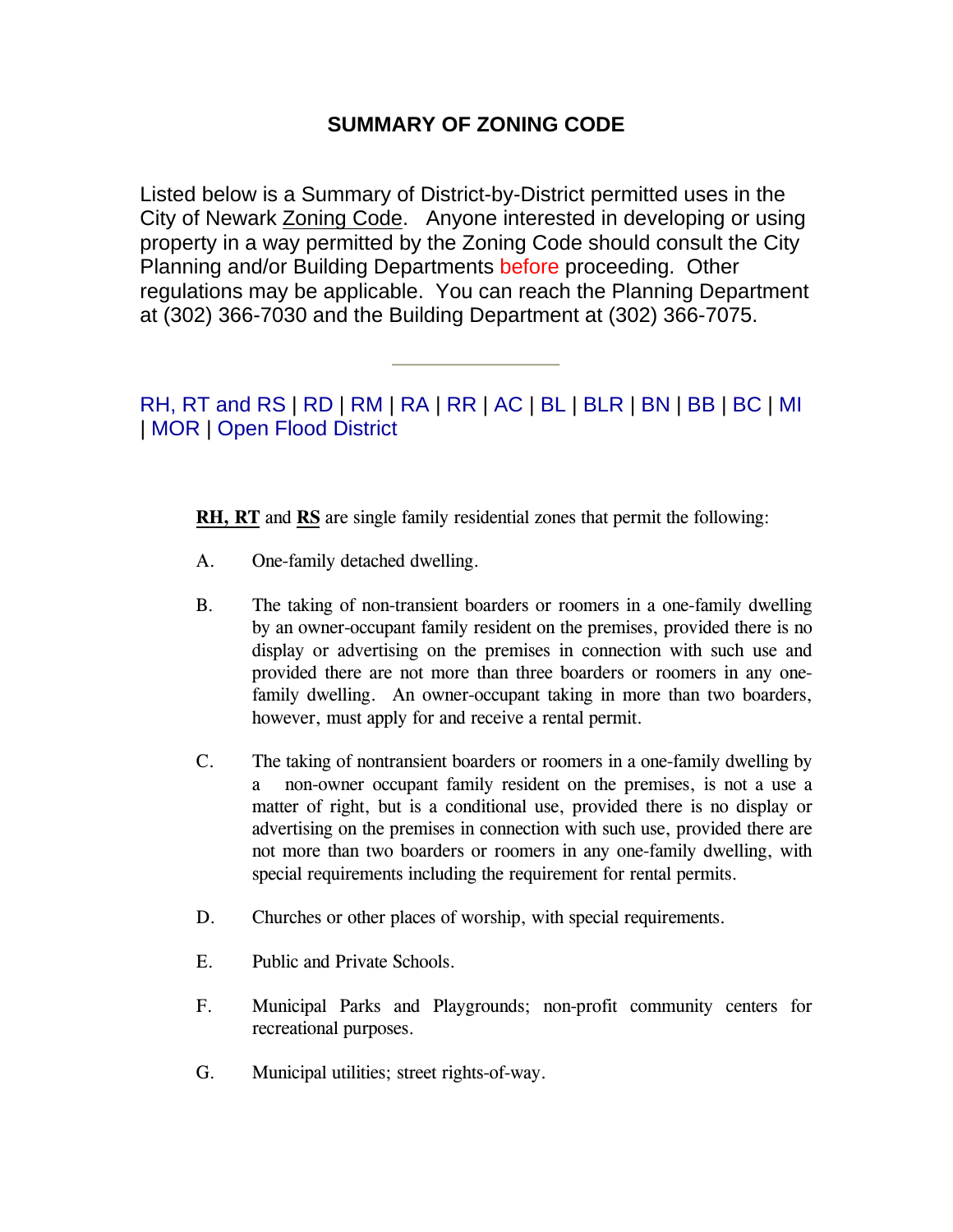- H. Public and private swimming pools.
- I. Temporary construction and real estate buildings.
- J. Private garages as accessory uses.
- K. Other accessory uses and accessory buildings, excluding semi-trailers and similar vehicles for storage of property.
- L. Cluster development subject to Site Plan Approval as provided in Article XXVII.
- M. Public transportation bus stops.
- N. Bed and breakfast, with special requirements
- O. Student Homes, with special requirements

RH, RT and RS zoning also permits, with a Council-granted special use permit, the following:

- A. Police, fire stations, library, museum, and art gallery.
- B. Country club, golf course, with special requirements.
- C. Professional offices in residential dwellings for the resident-owner of single-family dwellings, with special requirements.
- D. Customary home occupations, with special requirements.
- E. Electric and gas substations, with special requirements.
- F. Day care centers, kindergartens, preschools, with special requirements.
- G. Public transportation bus or transit shelters.
- H. Swimming club, private (nonprofit).

**RD** is a residential zone that permits the following: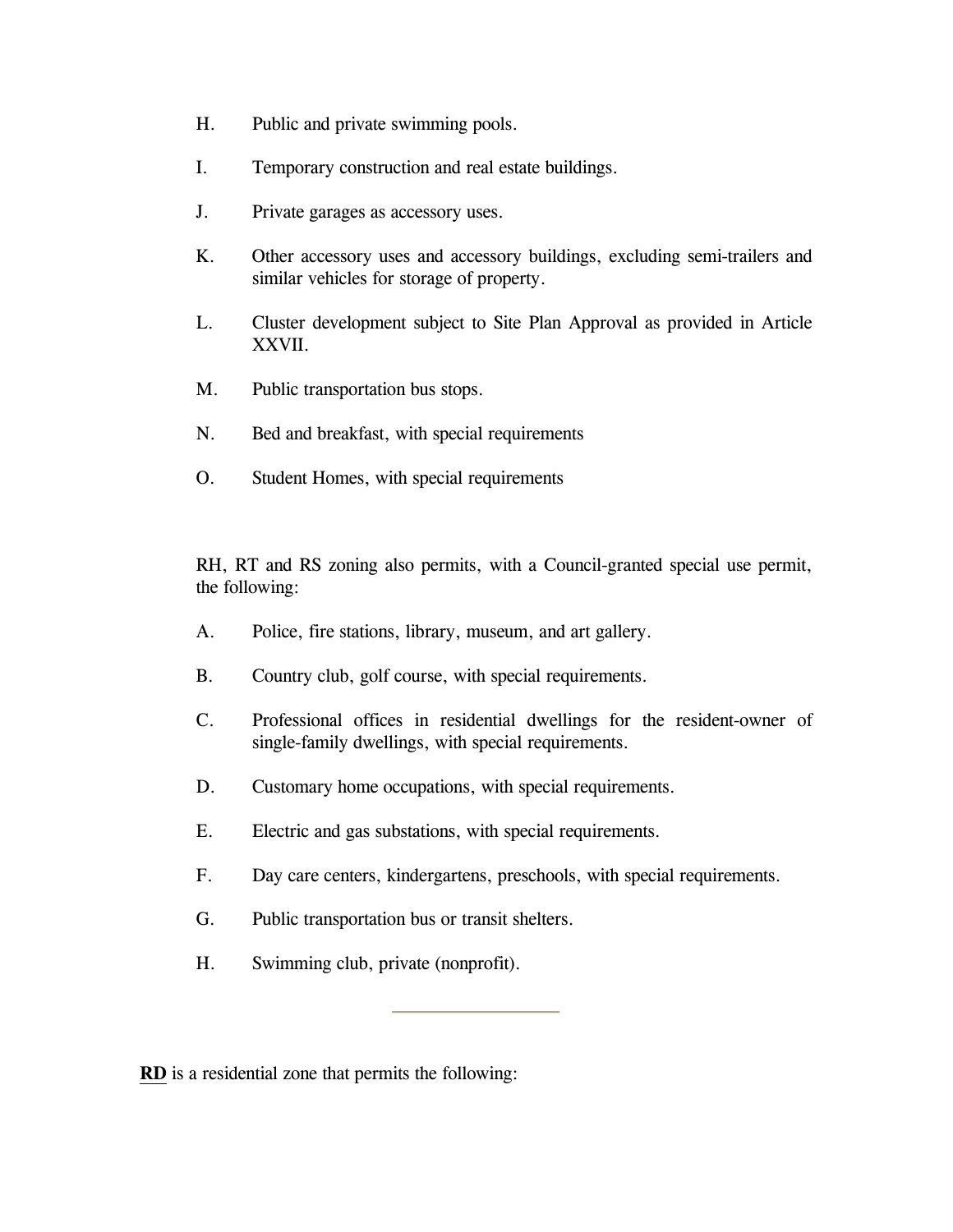- <span id="page-2-0"></span>A. A one-family, semidetached dwelling.
- B. Accessory uses and accessory buildings subject to special requirements.
- C. Cluster development subject to site plan approval as provided in Article XXVII
- D. A one-family detached dwelling.
- E. The taking of nontransient boarders or roomers in a one-family dwelling by an owner-occupant family resident of the premises, provided there is no display or advertising on the premises in connection with such use and provided there are not more than three boarders or roomers in any one-family dwelling.
- F. The taking of nontransient boarders or roomers in a one-family dwelling by a non-owner-occupant family resident on the premises, is not a use as a matter of right, but is a conditional use subject to special requirements, including the requirement for a rental permit, and provided there are not more than two boarders or roomers in any one-family dwelling.
- G. Church or other place of worship, seminary or convent, parish house, or Sunday school building.
- H. Public and private elementary, junior, and senior high schools.
- I. Municipal park, playground, athletic field, recreational building, and community center operated on a noncommercial basis for recreation purposes.
- J. Municipal utilities; street rights of way.
- K. Swimming pool, private; swimming pool, public.
- L. Temporary building, temporary real estate or construction office.
- M. Utility transmission and distribution lines.
- N. Public transportation bus or transit stops for the loading and unloading of passengers.
- I. Student Homes, with special requirements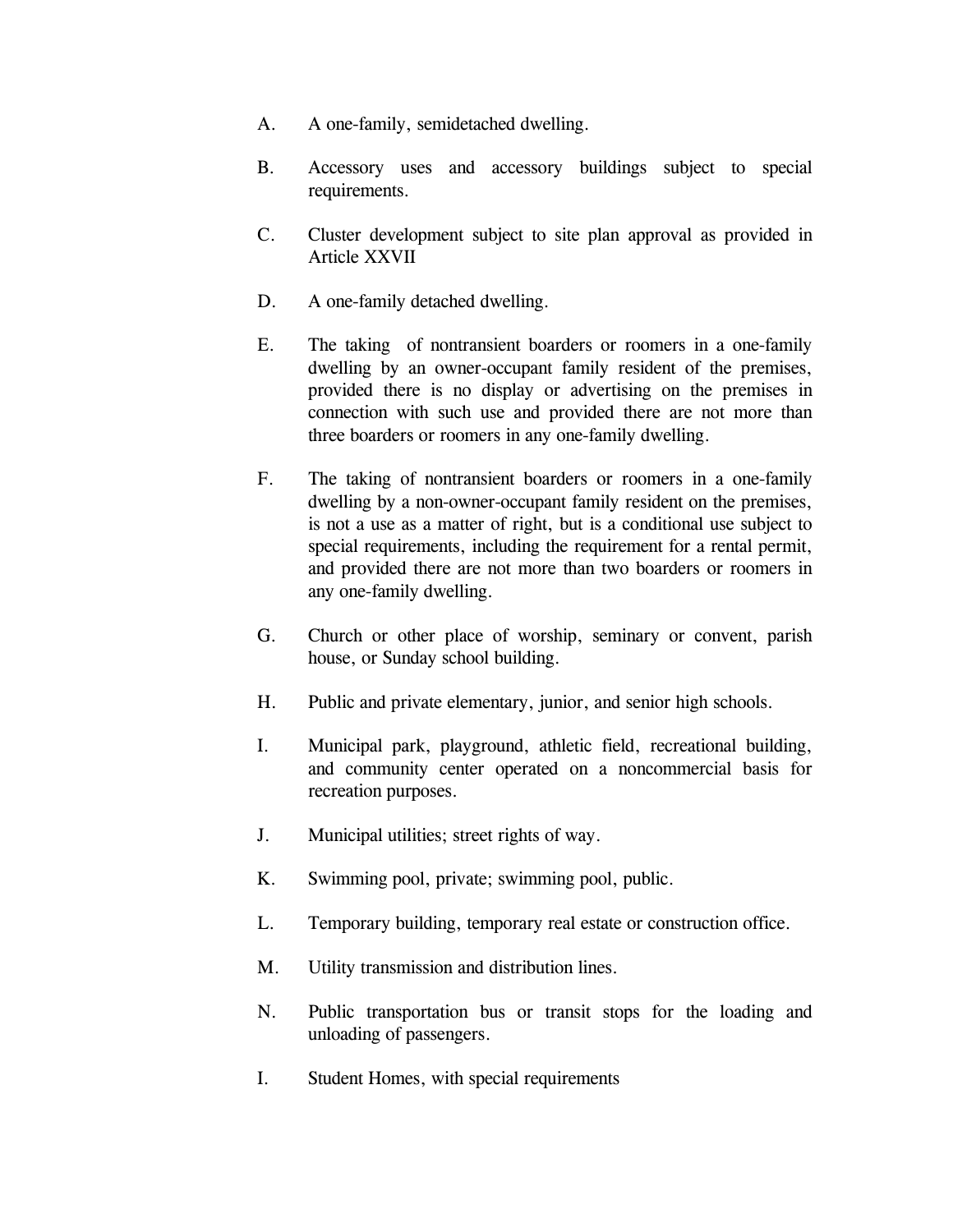RD also permits, with a Council-granted Special Use Permit, the following:

- A. Nursing home, rest home, or home for the aged, subject to special requirements.
- B. If approved by the Council, property in a residential zone adjacent to an area zoned "business" or "industrial" may be used for parking space as an accessory use to a business use, whether said business use be a nonconforming use in the residential zone or a business use in said adjacent area zoned "business" or "industrial."
- C. Police and fire station, library, museum, and art gallery.
- D. Country club, regulation golf course, including customary accessory uses subject to special requirements.
	- E. Professional office in residential dwellings for the resident-owner of single-family dwellings, with special requirements, including the requirement that the professional office is permitted only for the resident-owner of a single-family dwelling.
	- F. Customary home occupations subject to special requirements.
	- G. Substation, electric, and gas facilities, subject to special requirements.
	- H. Day care centers, kindergartens, preschools, day nursery schools, and orphanages, subject to special requirements.
	- I. Public transportation bus or transit shelters.
	- J. Public transportation bus or transit off-street parking facilities.
	- K. Swimming club, private (nonprofit) subject to special regulations.

**RM** is a multi-family apartment zone that permits the following:

A. Garden apartments, subject to either site plan approval as provided in Article XXVII or the following regulations: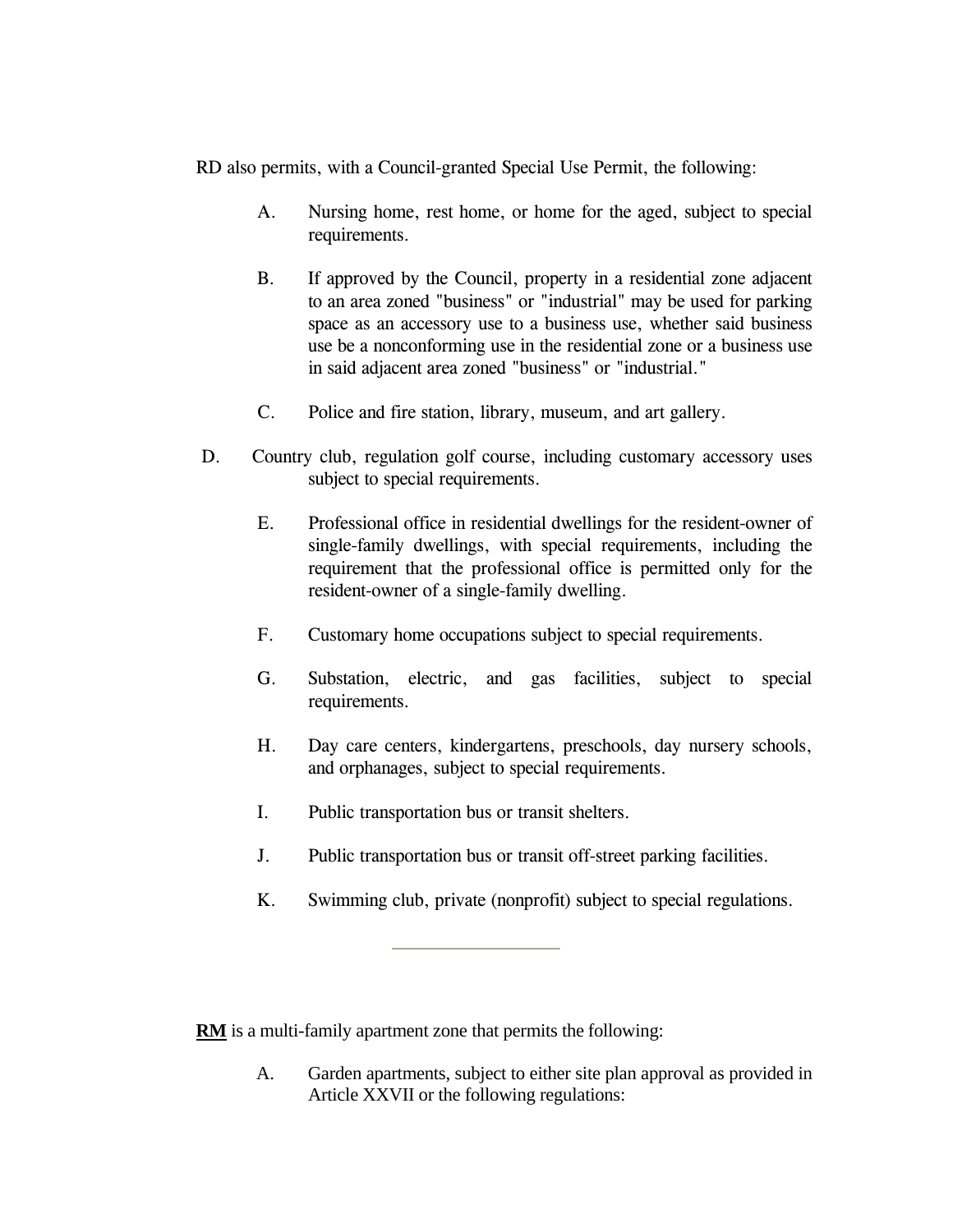- <span id="page-4-0"></span> 1. Number of dwelling units per gross acre. The maximum number of dwelling units per acre shall be 16 except as provided hereafter.
- 2. The Planning Commission may recommend an increase in the permitted residential densities as specified in the procedures established in Article XXVII, Site Plan Approval of this chapter, under the following standards:
	- i. For the provision of improved common open space and for distinctiveness and excellence in site layout, design, and landscaping, as approved by the department of planning, a maximum increase in dwelling unit density of 10%.
	- ii. For the provision of covered parking spaces designed as partial or below grade units and incorporated within a principal garden apartment building or buildings, a maximum increase in dwelling unit density of 10%.
- 3. Increase in dwelling unit density, under paragraph 1 and 2 may be cumulative. If the Planning Commission should find that any of the following conditions would be created by an increase in residential density permitted by the preceding subsections, it may recommend either prohibiting or limiting any increase in residential density by an amount which is sufficient to avoid the creation of any of these conditions:
	- i. Inconvenient or unsafe access to the planned development.
	- ii. Traffic congestion in the street adjoining the planned development.
	- iii. An excessive burden on existing parks, recreational areas, schools, and other public facilities which are intended to serve the proposed garden apartment development.
- 4. Lot coverage. The maximum lot coverage shall be 20% for any lot which is to be developed for garden apartments.
- 5. Number of dwelling units per building. The maximum number of dwelling units per building shall be twelve for buildings up to three stories in height.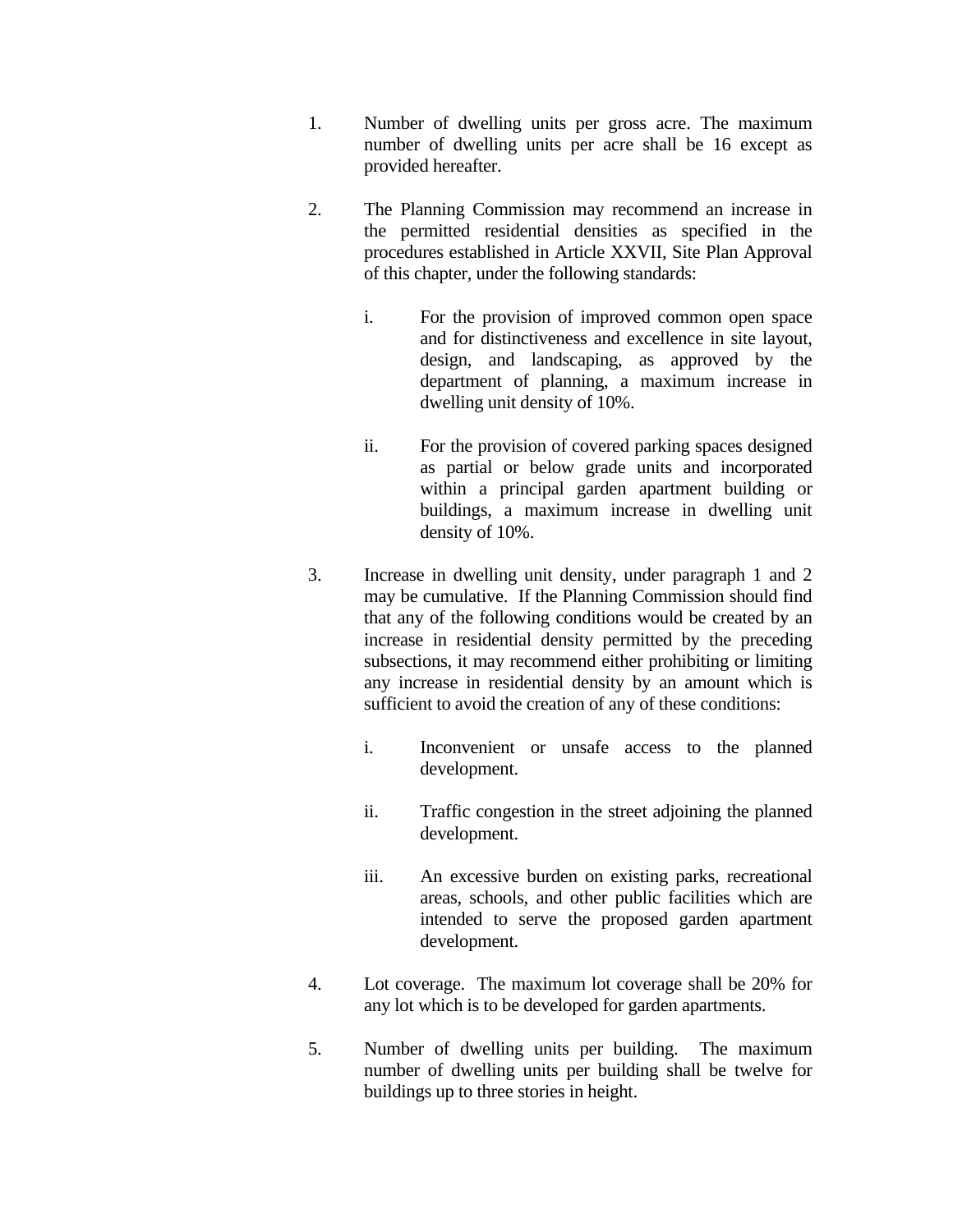- 6. Distance between buildings or groups of attached buildings. No part of any building, or groups of attached buildings, shall be nearer than 25 feet to any other building, or groups of attached buildings, and no portion of the front or rear of any buildings, or groups of attached buildings, shall be nearer than 50 feet to the front and rear of another building or groups of attached buildings. No more than three buildings shall be attached to one another.
- 7. Street frontage. The lot shall have at least 50 feet frontage along a public street.
- 8. Minimum lot size. One acre.
- 9. Open area. At least 40% of the lot area shall be devoted to open area.
- 10. Parking and loading spaces. All uncovered parking and loading spaces shall be located at least ten feet from all abutting perimeter streets and property lines. Parking bays adjacent to interior private streets are permitted. Parking bays designed as subgrade units integral with apartment units shall be subject to the special density bonuses provision of this section.
- 11. Partial or subgrade dwelling units. Partial or subgrade dwelling units are permissible provided the builder or developer agrees to sustain the cost of fee inspectors (consultants) who would in turn establish an appropriate basement grade such that there will be no danger of water seepage or excessive dampness. The builder or developer must also demonstrate that the soil at the particular location for the intended construction of subgrade units is of such type as will not cause excessive seepage or dampness. In all cases where subgrade apartments are constructed, the building basement area must be serviced by a sump and a sump pump with french drains installed around the foundation's perimeter according to instructions outlined in the building code.
- B. One family, semidetached dwelling.
- C. Boarding house, rooming house, lodging house, but excluding all forms of fraternities and/or sororities, provided that: The minimum lot area for each eight, or remainder over the multiple of eight residents, shall be the same as the minimum lot area requirements for each dwelling unit in this district.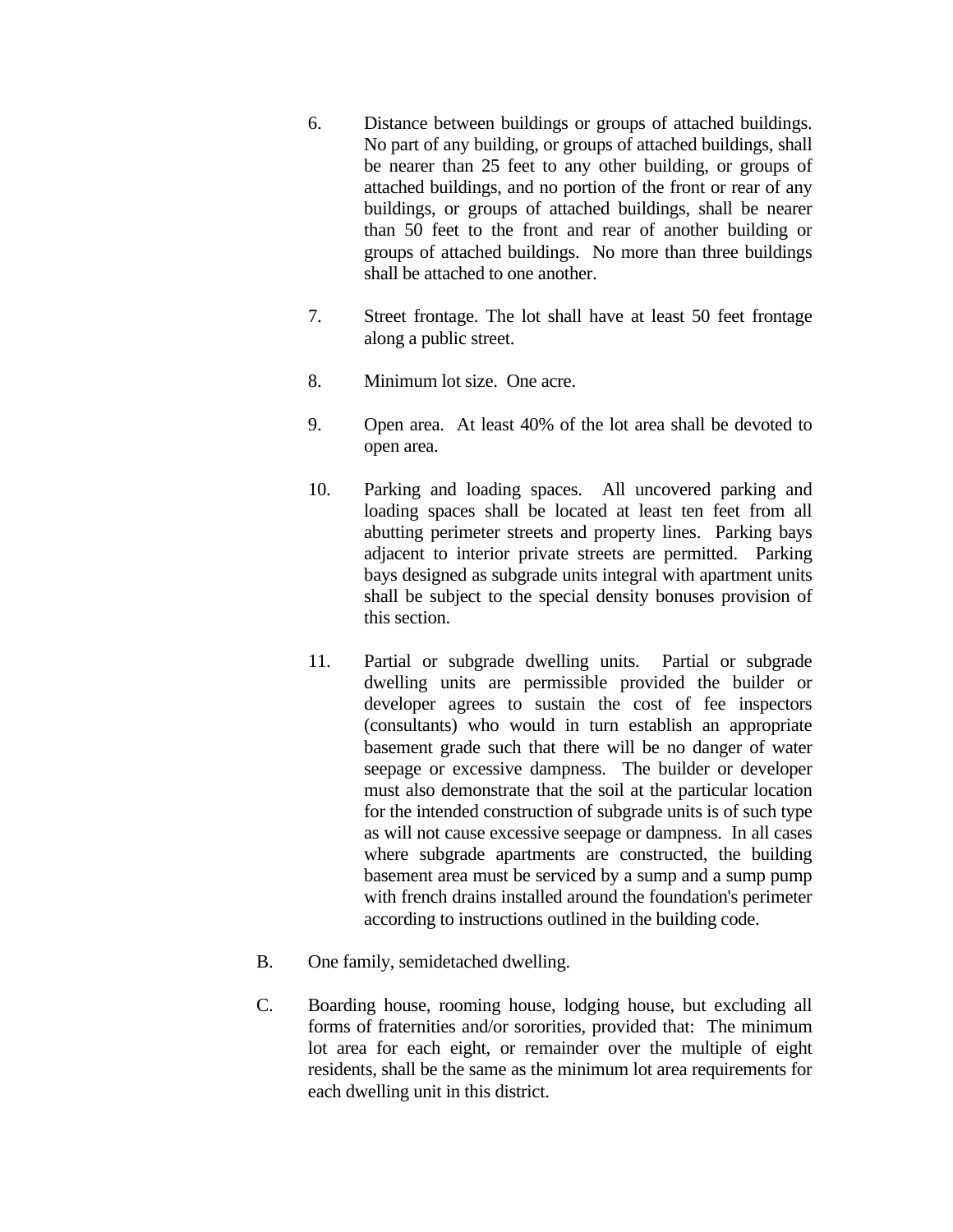- D. Day care centers, kindergartens, preschools, day nursery schools, and orphanages; provided that:
	- 1. At least 100 square feet of outdoor play space per child shall be provided.
	- 2. Outdoor play space shall be fenced or otherwise enclosed on all sides and shall not include driveways, parking areas, or land unsuited by other usage or natural features for children's active play space. Fencing or other enclosures shall be a minimum of four feet in height.
	- 3. The minimum lot area for each six, or reminder over the multiple of six, children shall be the same as the minimum lot area requirements for each dwelling unit in this district; provided, however, that no less than 10,000 square feet in area shall be used for such purposes; and, provided further, that no more than 50 children shall be accommodated at any one time on a lot.
- E. Nursing home, rest home or home for the aged; provided that:
	- 1. The minimum lot area required for each four, or remainder over a multiple of four, resident patients or resident guests shall be the same, the minimum lot area requirement for each dwelling unit in this district; provided, however, that no lot contains less than 10,000 square feet.
	- 2. The minimum lot width shall be 100 feet.
	- 3. No more than 50 patients or resident guests shall be accommodated at one time in any one building.
- F. Accessory uses and accessory buildings customarily incidental to the uses permitted in this section and located on the same lot, including a private garage, excluding semi-trailers and similar vehicles for storage of property.
- G. Cluster or neo-traditional types of developments, included uses that many not be permitted in this district, as provided in Article XXVII, Site Plan Approval.
- H. One-family detached dwelling.
- I. The taking of nontransient boarders or roomers in a one-family dwelling by a family resident on the premises, is not a use as a matter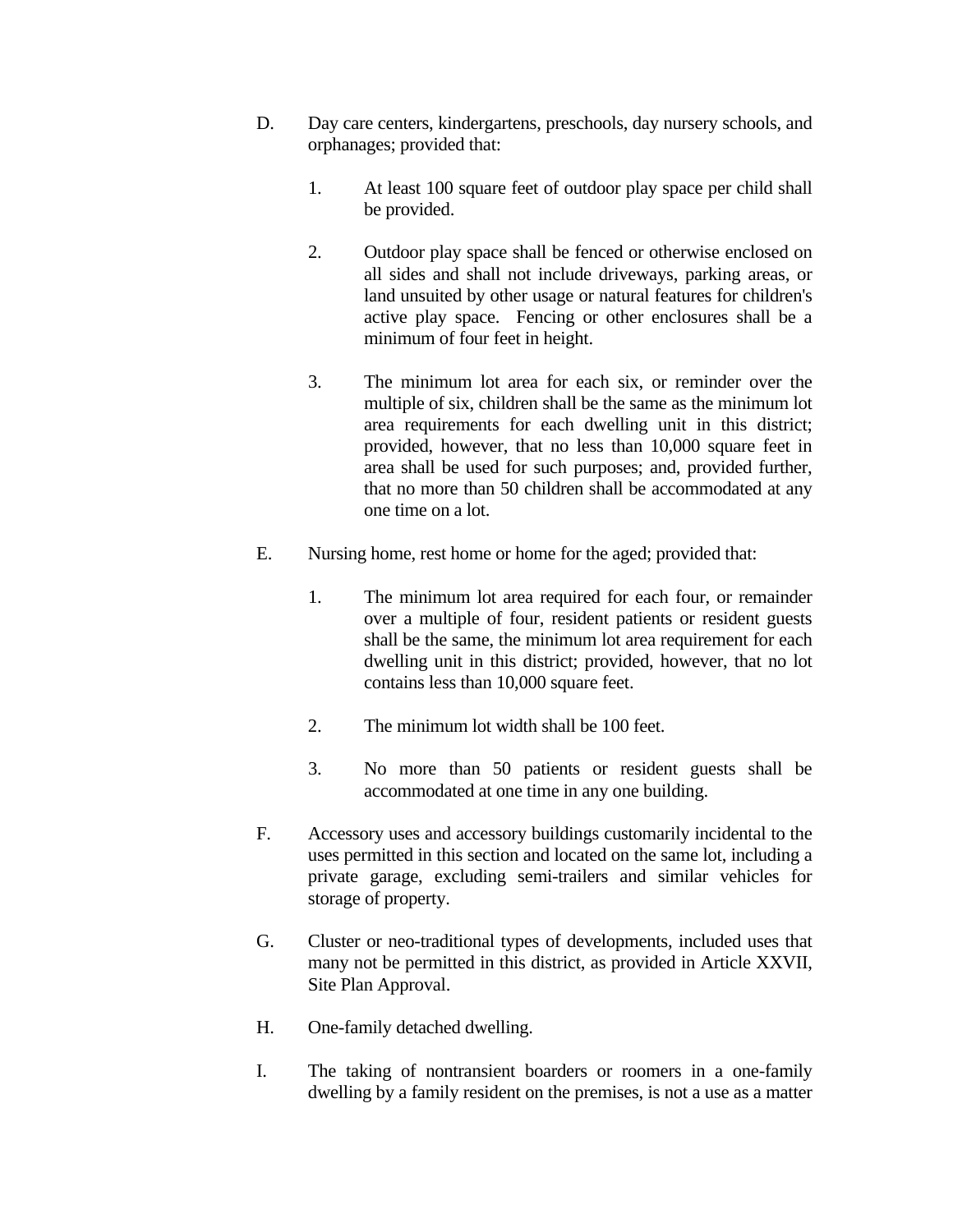of right, but is a conditional use subject to special requirements, including the requirement for a rental permit, and provided there are not more than three boarders or roomers in any one-family dwelling.

- J. Church or other place of worship, seminary or convent, parish house, or Sunday school building, and provided, however, that no lot less than 12,500 square feet shall be used for such purposes.
- K. Public and private elementary, junior, and senior high schools.
- L. Municipal park, playground, athletic field, recreation building, and community center operated on a noncommercial basis for recreation purposes.
- M. Municipal utilities, street rights of way. treatment plant.
- N. Temporary building, temporary real estate or construction office.
- O. Utility transmission and distribution lines.
- P. Public transportation bus or transit stops for the loading and unloading of passengers.
- Q. One-family town or rowhouse subject to the requirements of Sections 32-13()(1) and 32-13(c)(1).
- R. Student Homes, with special requirements

RM zoning also permits with a Council granted Special Use Permit the following:

- A. Conversion of a one-family dwelling into dwelling units for two or more families, if such dwelling is structurally sound but too large to be in demand for one-family use, and that conversion for the use of two or more families would not impair the character of the neighborhood, subject to special requirements.
- B. Substation, electric, and gas facilities, provided that no storage of materials and trucks is allowed. No repair facilities are allowed except within completely enclosed buildings.
- C. Physicians' and dentists' offices, subject to special requirements.
- D. If approved by the council, property in a residential zone adjacent to an area zoned "business" or "industrial" may be used for parking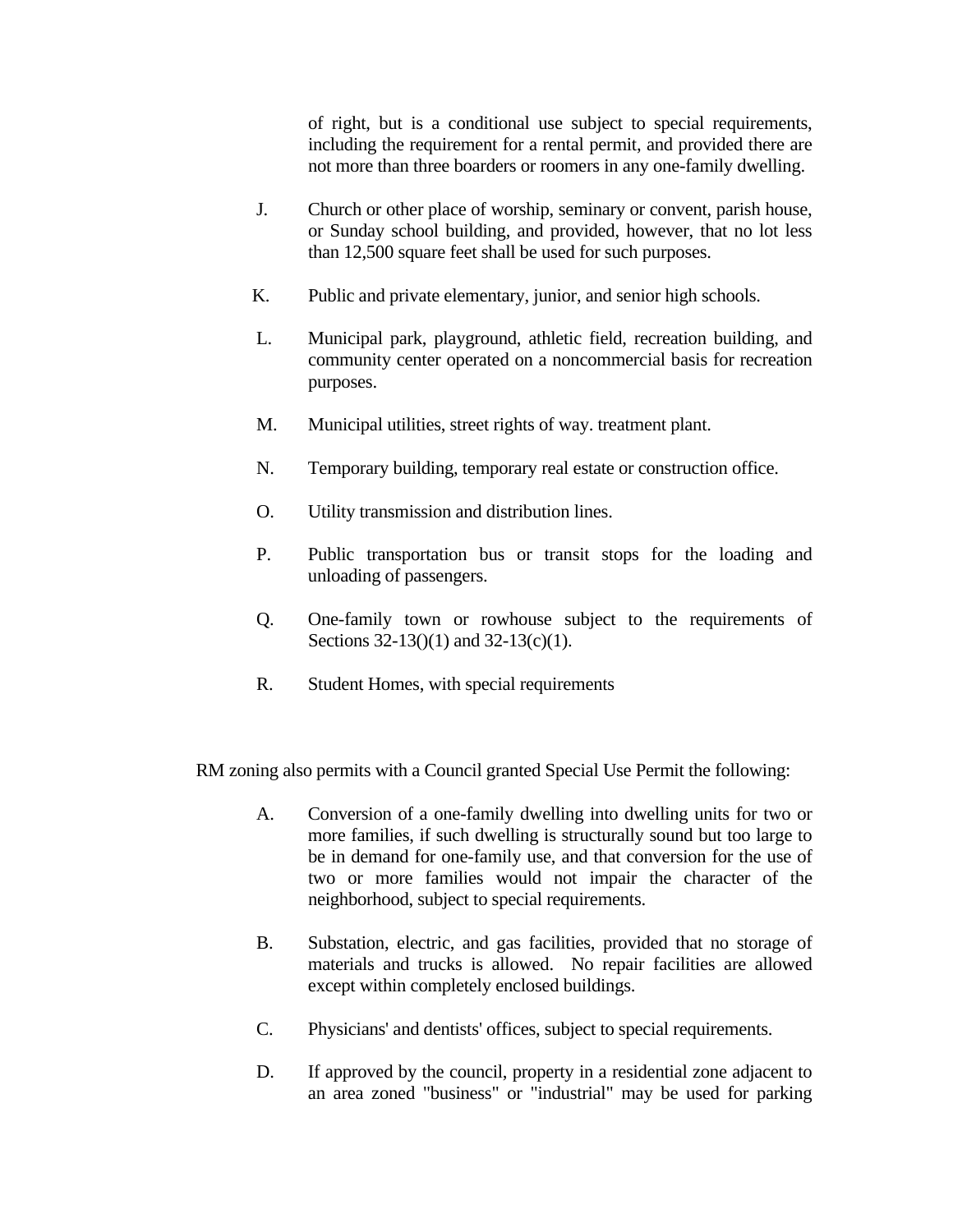space as an accessory use to a business use, whether said business use be a nonconforming use in the residential zone or a business use in said adjacent area zoned "business" or "industrial."

- <span id="page-8-0"></span>E. Police and fire stations, library, museum, and art gallery.
- F. Country club, regulation golf course, including customary accessory uses subject to special requirements.
- G. Professional offices in residential dwellings for the resident-owner of single-family dwellings permitted subject to special requirements.
- H. Customary Home occupations with special requirements.
- I. Public Transit Facilities.
- J. Private (nonprofit) swimming clubs.
- K. Day Care Centers with special requirements.

The requested **RA** (residential apartments) zoning permits the following:

- A. High rise apartments with special requirements
- B. Garden apartments with special requirements
- C. Boarding house, rooming house, private dormitory or fraternity house with special requirements
- D. Day care center with special requirements
- E. Nursing homes with special requirements
- F. Churches or places of worship with special requirements
- G. Schools
- H. Parks, playgrounds, and nonprofit community centers
- I. Municipal facilities
- J. Public and private swimming pools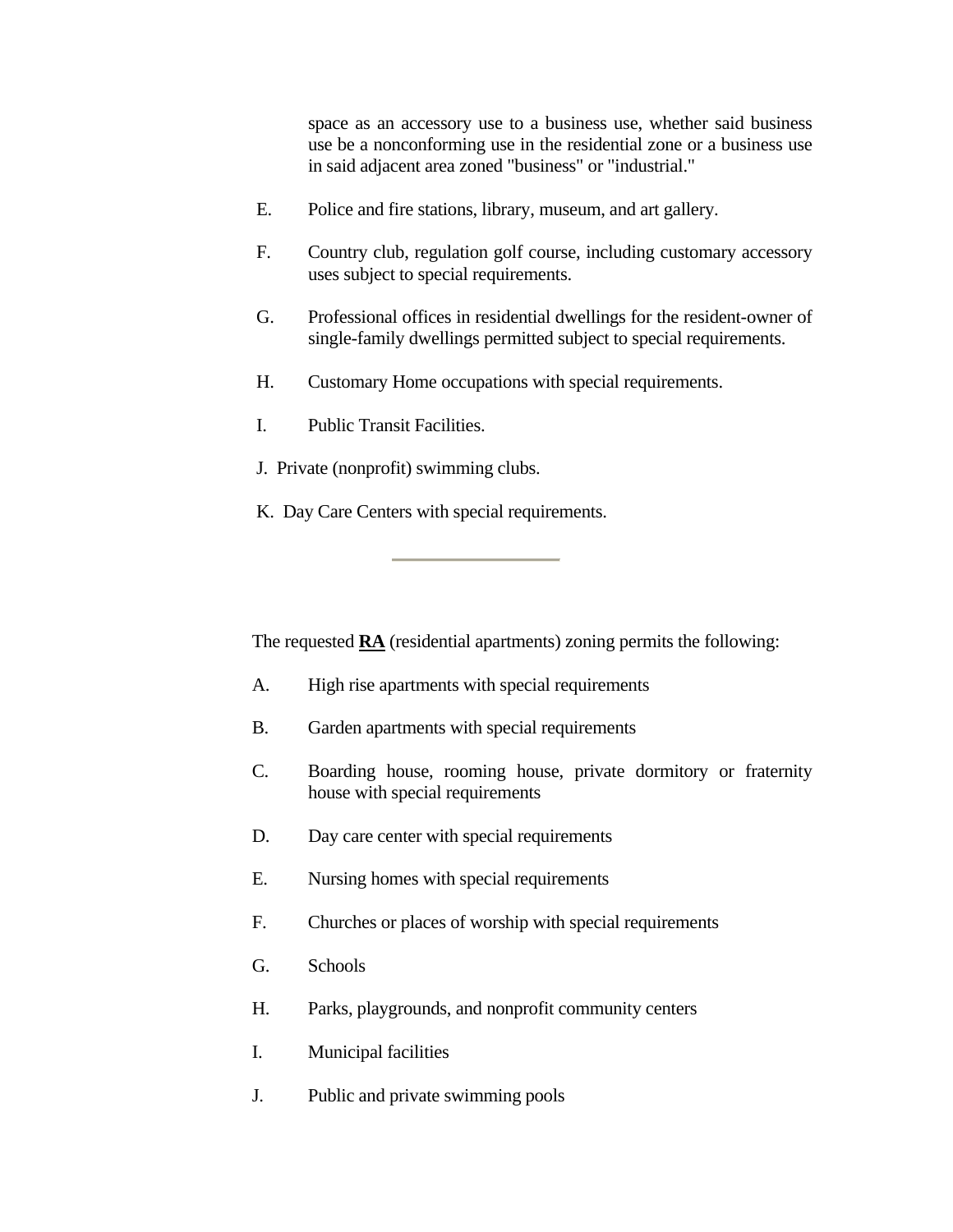<span id="page-9-0"></span>In addition RA zoning permits, with a Council granted Special Use Permit the following:

- A. Police, fire stations, museums, and art galleries
- B. Physicians and dentists office with special requirements
- C. Physicians and dentists offices in multi-family residential dwellings
- D. Substation, electric and gas facilities with special requirements
- E. Public transit shelters and off-street parking facilities

**RR** is a single family residential row or townhouse that permits the following:

- A. One family row and townhouses, with special requirements.
- B. Garden apartments, with special requirements.
- C. Accessory uses.
- D. Churches or other places of worship, with special requirements.
- E. Public and private schools.

 F. Municipal parks, playgrounds, and community centers operated on a noncommercial basis.

- G. Municipal utilities.
- H. Street rights-of-way.
- I. Public and private swimming pools.
- J. Utility transmission and distribution lines.
- K. Public transportation bus and transit stops.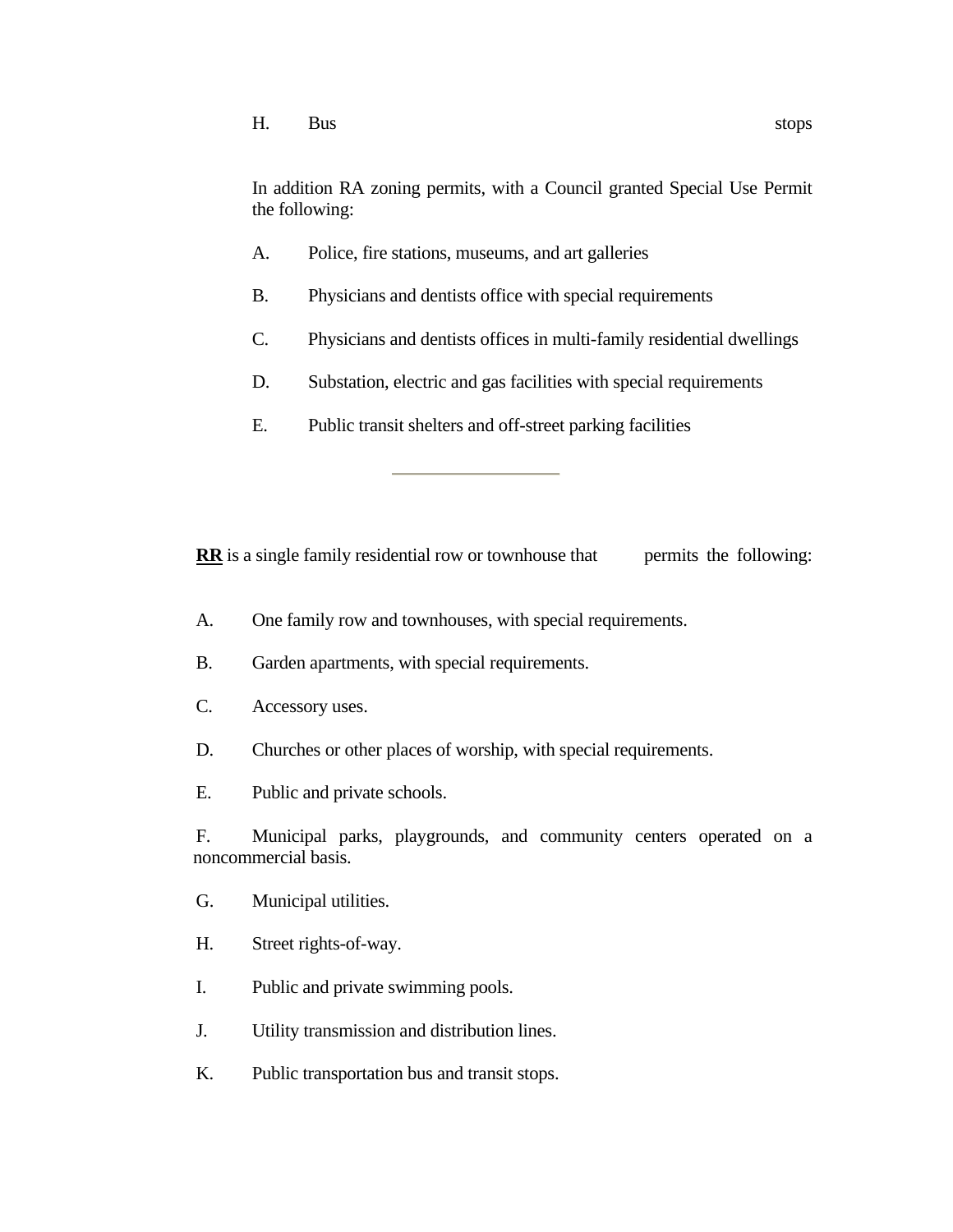- L. Nursing homes and related uses with special requirements.
- M. Day care centers with special requirements.

N. The taking of nontransient boarders or roomers in one family dwellings by a family resident on the premises, with special requirements.

- O. One family detached and semi-detached dwelling.
- P. Student Homes, with special requirements

RR also permits, with a Council granted Special Use Permit, the following:

- A. Physicians and dentists offices with special requirements.
- B. Parking for adjacent business or industrial uses.
- C. Police, fire stations, libraries, museums and art galleries.
- D. Golf courses and country clubs with special requirements.
- E. Customary home occupations with special requirements.
- F. Electric and gas substations.
- G. Public transportation, bus or transit shelters and off-street parking facilities.

**AC** (residential adult community) zoning permits the following:

- A. Adult community garden apartments, with special requirements.
- B. Nursing homes and related uses with special requirements.
- C. Hospitals
- E. Accessory uses
- F. Municipal utilities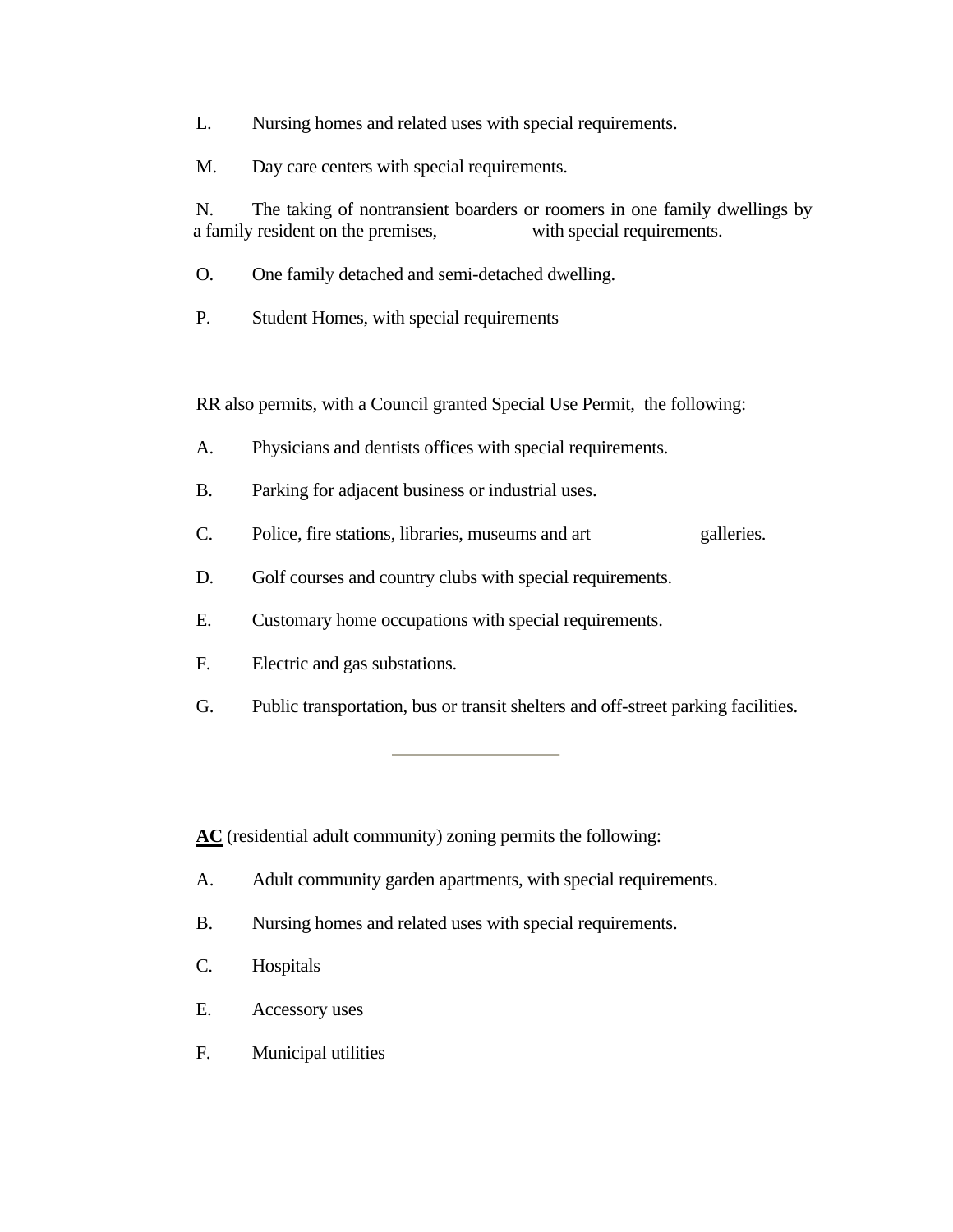- <span id="page-11-0"></span>G. Parks, playgrounds, and community centers operated on a noncommercial basis.
- H. Street rights-of-ways.
- I. Utility transmission and distribution lines.
- J. Public Transportation, bus and transit stops.
- K. Physicians and dentists offices with special requirements.

AC zoning also permits, with a Council granted Special Use Permit the following:

- A. Adult community high rise apartment dwellings (above three stories and not to exceed seven stories), with special requirements.
- B. Electric and gas substations.
- C. Police, fire stations, libraries, museums and art galleries.
- D. Public transportation, bus or transit shelters and off-street parking facilities.

**BL** is primarily an office zone that permits the following:

- A. Churches or places of worship
- B. Schools
- C. Parks and playgrounds
- D. Municipal utility uses
- E. Public transportation bus or transit stops
- F. Social club, fraternal, social service, union and civic organizations
- G. Accessory uses
- H. Hospitals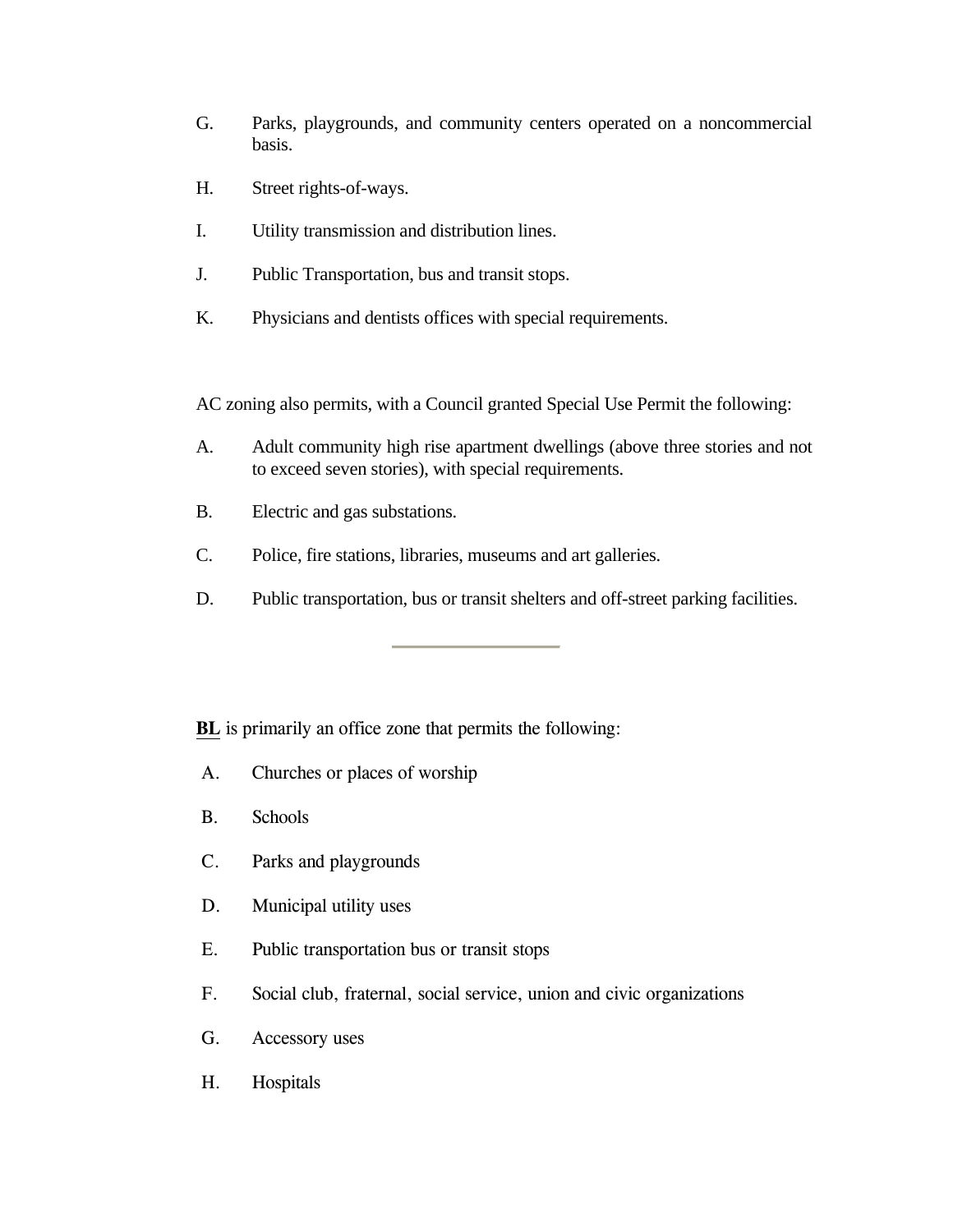- <span id="page-12-0"></span>I. Residences limited to one apartment unit provided in conjunction with any one non-residential use
- J. Offices for professional services and administrative activities
- K. Finance institutions, banks, loans companies
- L. Undertakers
- M. Barber shops and beauty parlors
- N. Medical clinic
- O. Bed and breakfast, with special requirements
- BL zoning also permits, with a Council granted Special Use Permit, the following:
- A. Police and fire station, library, museum and art gallery
- B. Golf courses and country clubs
- C. Electrical and gas substations
- D. Day Care Centers
- E. Drive-in and curb service for other than eating establishments

**BLR** is an office, residential and limited retail zone that permits the following:

- A. Churches or places of worship
- B. Schools
- C. Parks and Playgrounds
- D. Municipal utilities uses
- E. Public transportation bus or transit stops
- F. Social club, fraternal, social service, union and civic organizations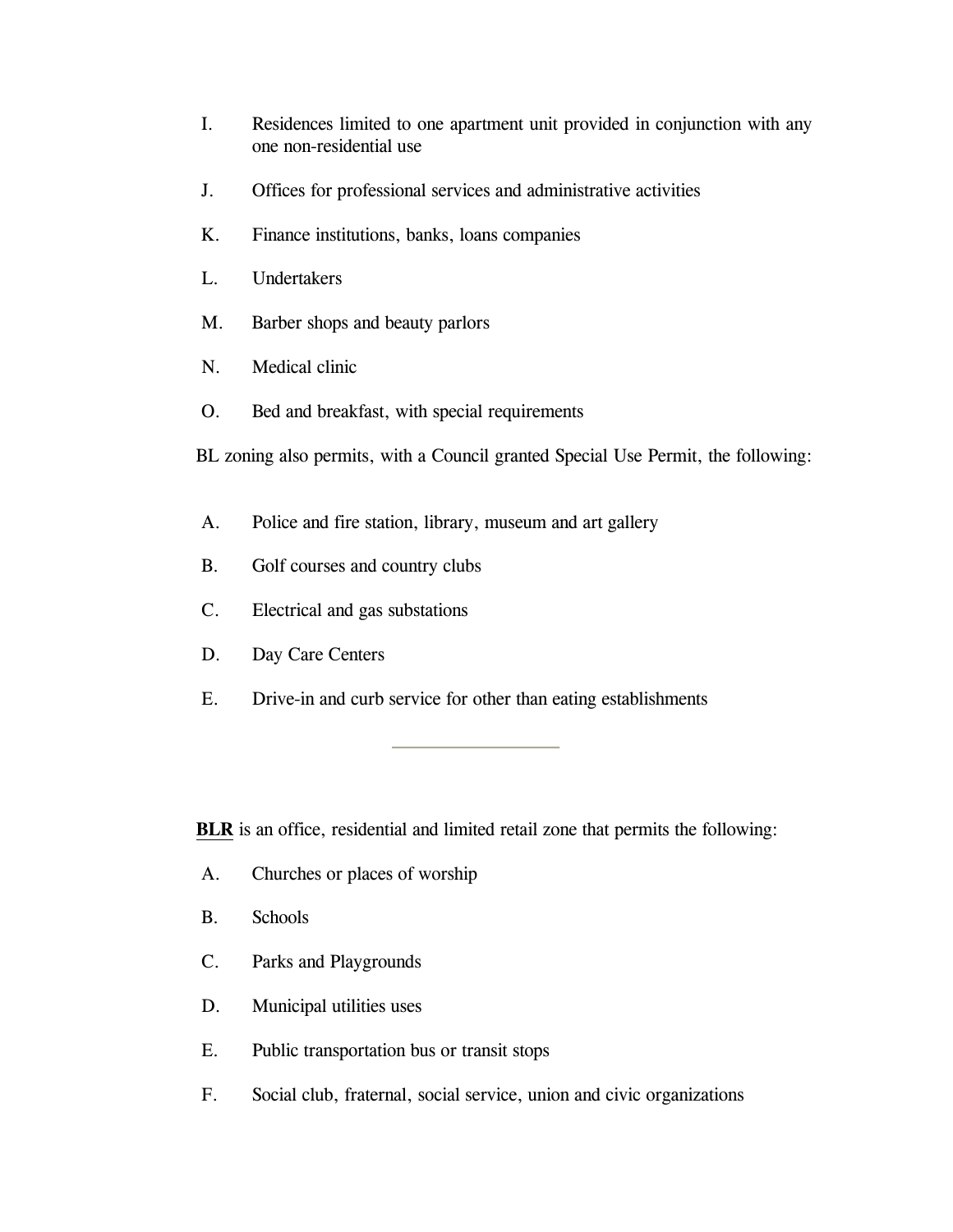- G. Accessory uses
- H. Hospitals
- I. Apartments in conjunction with any nonresidential uses permitted in the district.
- J. Offices for professional services and administrative activities
- K. Undertakers
- L. Barber shops and beauty parlors
- M. Personal service establishments
- N. Specialty retail stores with a maximum floor area limited to 5,000 square feet [non-food]
- O. Finance Institutions, banks, loan companies
- P. Six apartment units in any single detached or semi-detached residential building
- Q. Bed and breakfast, with special requirements

BLR zoning also permits, with a Council granted Special Use Permit, the following:

- A. Police and fire stations, library, museum and art gallery
- B. Golf courses and country clubs
- C. Electrical and gas substations
- D. Day care centers
- E. Drive-in or curb service for other than eating establishments

**BN** is a neighborhood shopping zone that permits the following: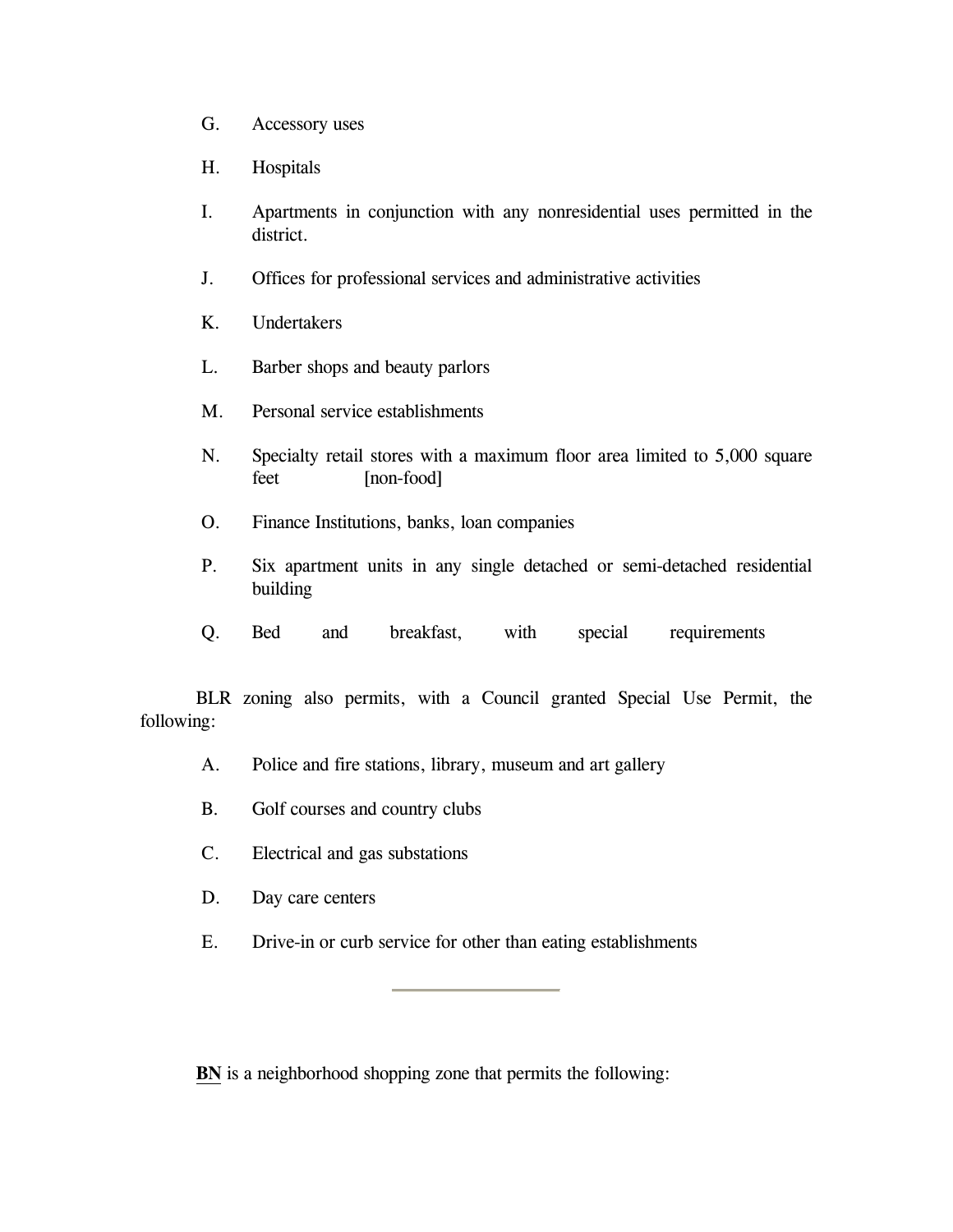- <span id="page-14-0"></span>1. Public transportation facilities, bus stops, etc.
- 2. Municipal utility Uses
- 3. Social Club, fraternal, social service, union and civic organization
- 4. Non-profit community recreation centers
- 5. Studio for artists, designers, photographers, with a maximum floor area of 5,000 square feet.
- 6. Instructional, business, or trade schools with a maximum floor area of 5,000 square feet.
- 7. Offices for professional services for administrative activities with special conditions
- 8. Finance institutions, banks, loan companies.
- 9. Retail stores limited to the sale of gifts, antiques, flowers, jewelry, newspapers, books, hobbies, stationary, art supplies, radio or television, hardware, variety, clothing, drug stores, beverages or liquors, with a maximum floor area of 5,000 square feet.
- 10. Personal service establishments with a maximum floor area of 5,000 square feet.
- 11. Laundromats
- 12. Restaurants, excluding fast-food and drive-in restaurants
- 13. Retail food stores such as bakery restaurants, bakeries, candy, convenience grocery, meat markets, delicatessens, but excluding the preparation of goods for sale off the premises.
- 14. Neighborhood shopping center with special requirements.
- 15. Related indoor storage facilities with special requirements.
- 16. Accessory buildings and accessory uses.
- 17. Repair and servicing with special requirements.
- 18. Photo developing and finishing.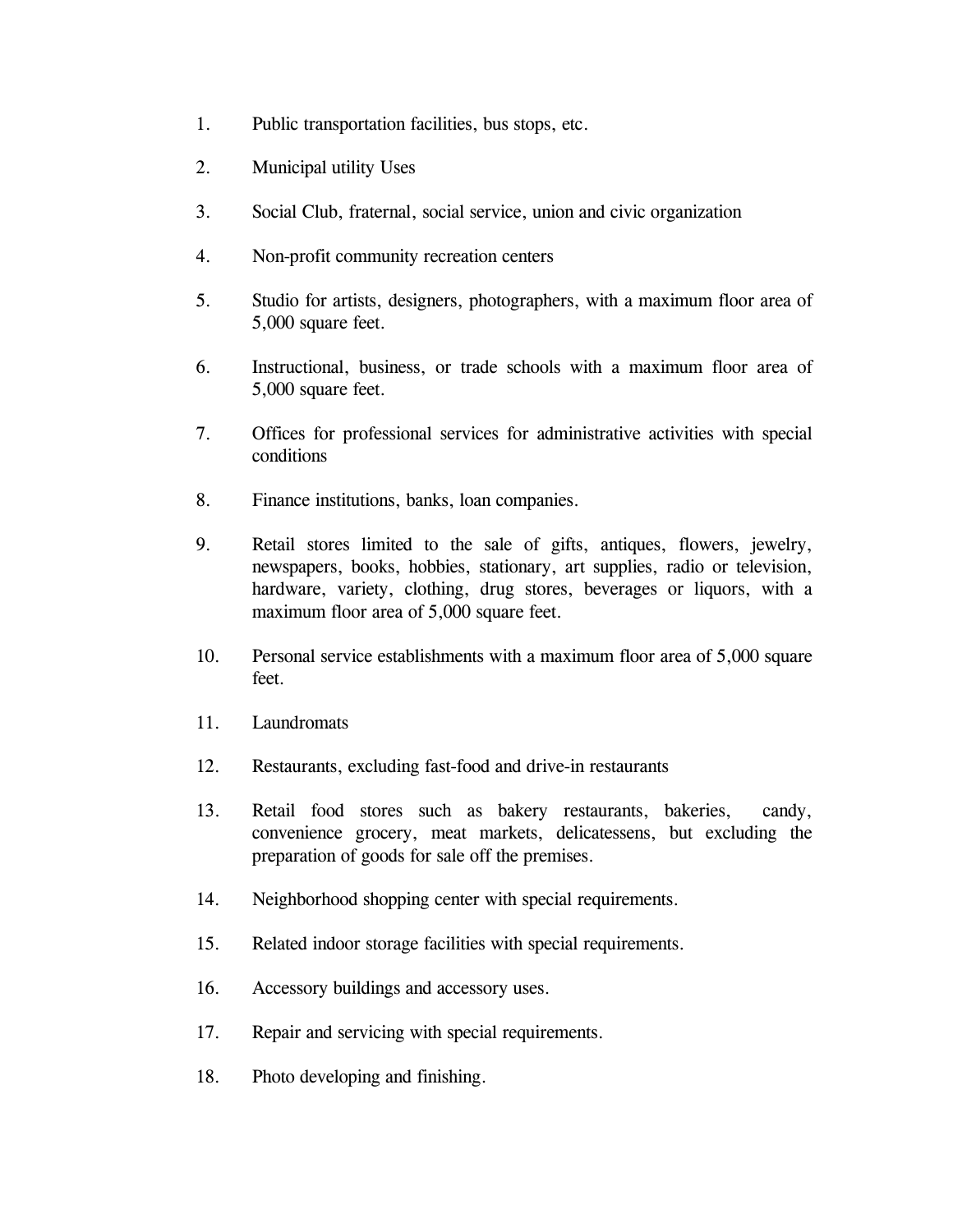<span id="page-15-0"></span>BN zoning also permits, with a Council granted Special Use Permit the following:

- 1. Police and fire station
- 2. Electric and gas substation, and telephone central office with special requirements
- 3. Churches and other places of worship
- 4. Libraries, museums and art galleries
- 5. Drive-in and curb service for other than eating establishments with special requirements
- 6. Restaurants with alcoholicbeverages.

**BB** is a commercial and related retail zone that permits the following:

- A. Retail and specialty stores
- B. Retail food stores up to 5,000 square feet in maximum floor area, with special conditions
- C. Restaurants, taverns, bakery restaurants and delicatessens
- D. Banks and finance institutions
- E. Offices for professional services and administrative activities
- F. Personal service establishments
- G. Studios for artists, designers, photographers, musicians, and sculptors
- H. Repair and servicing, indoor and off-site of any article for sale which is permitted in this district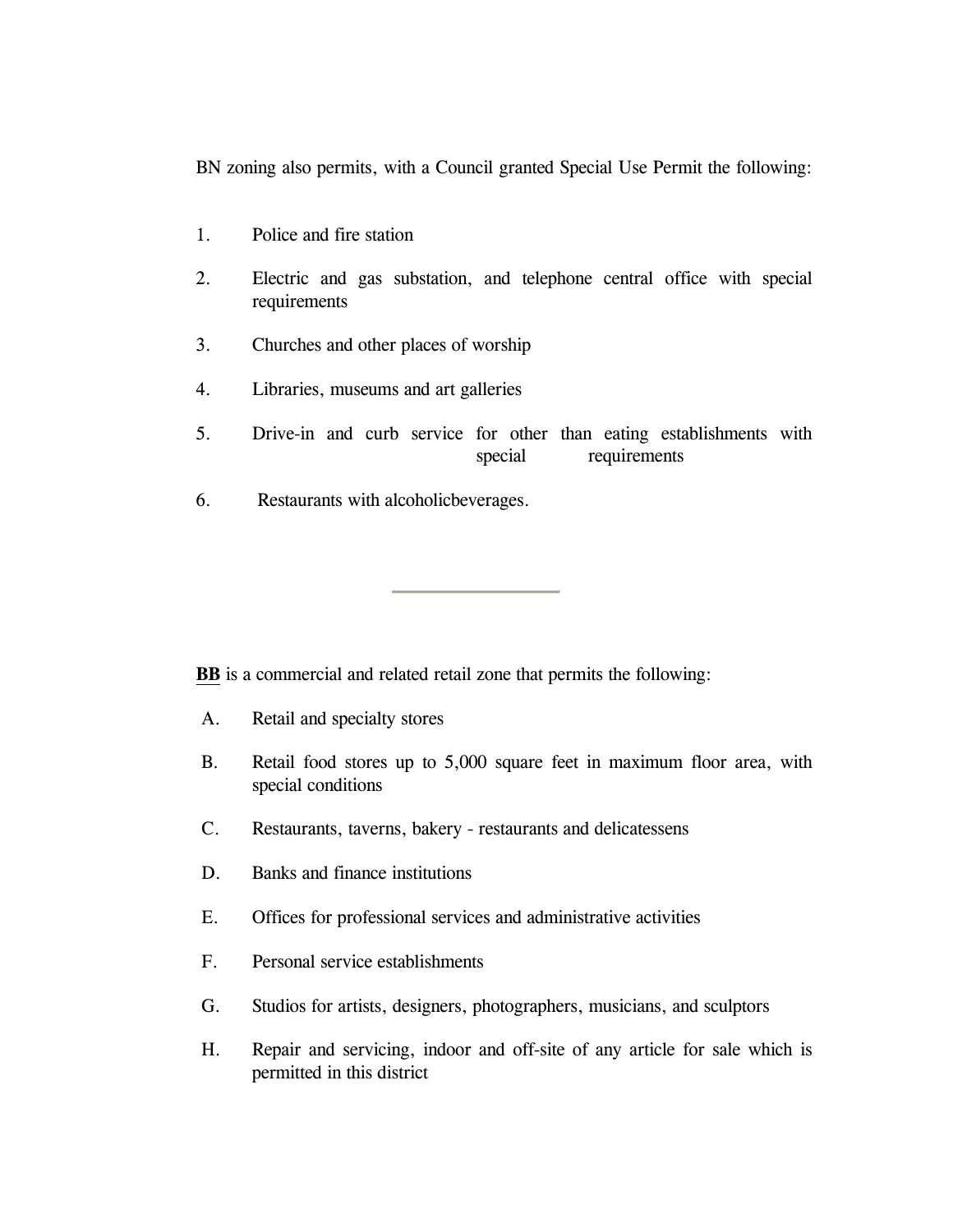- I. Related indoor storage facilities as accessory uses with special requirements
- J. Accessory uses and accessory buildings
- K. Public parking garage and parking lot
- L. Public transit facilities
- M. Social club, fraternal, social service, union and civic organizations, except on ground floor locations
- N. Photo developing and finishing

BB also permits, with a Council granted Special Use Permit, the following:

- A. Retail food stores with more than 5,000 square feet in area
- B. Drive-in and curb service for other than eating establishments
- C. Fast-food restaurants with special requirements
- D. Motels and hotels
- E. Commercial in-door recreation and in-door theaters
- F. Instructional, business or trade schools
- G. Electric gas and telephone central offices and telephone central offices and substations with special requirements
- H. Tower, broadcasting or telecommunications on existing buildings or structures with special requirements
- I. Police and fire stations
- J. Library, museum and art gallery
- K. Church or other place of worship
- I. Restaurant, cafeteria style
- M. Apartments, except on ground floor locations, with special requirements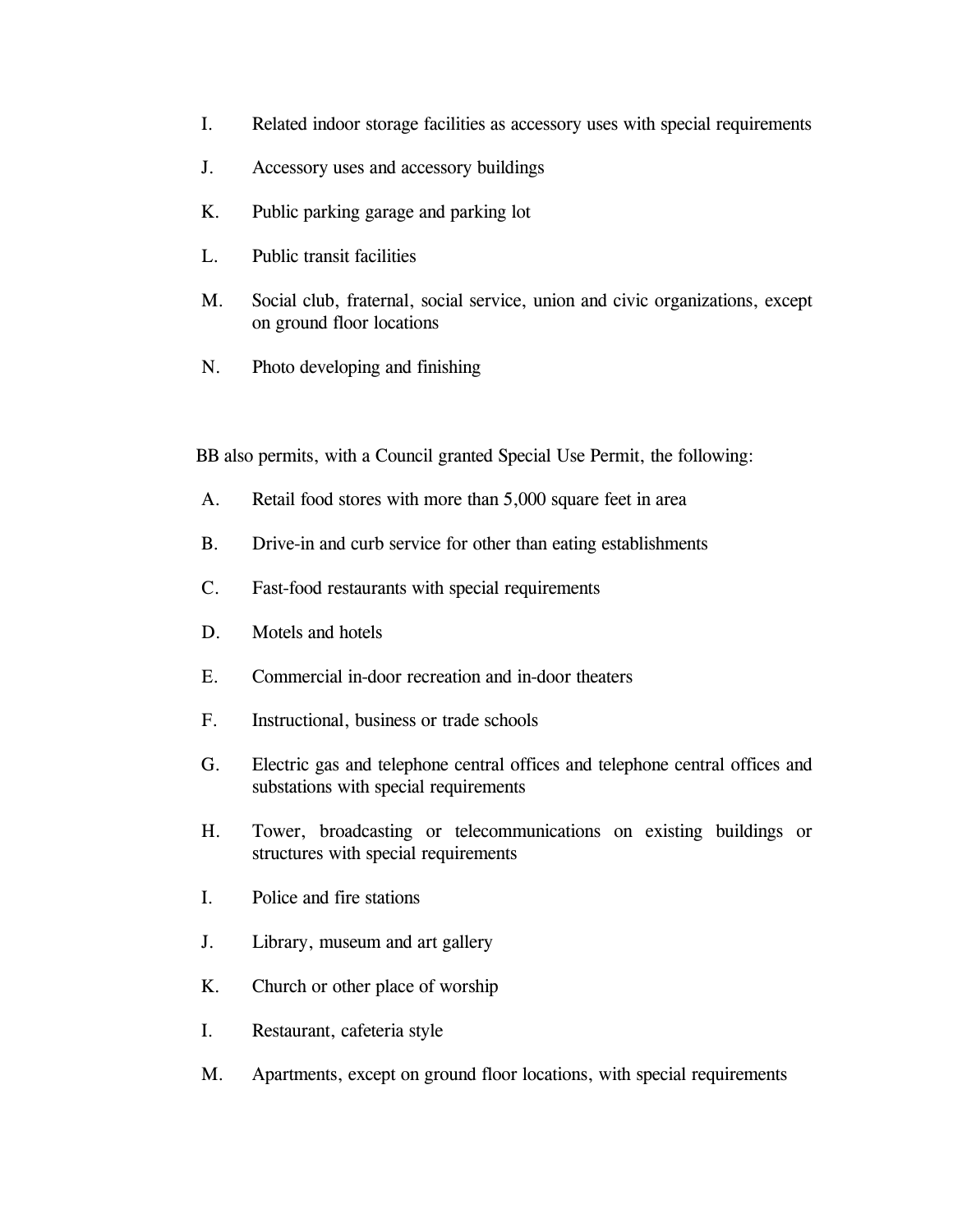<span id="page-17-0"></span>N. Restaurants with alcoholicbeverages.

**BC** is a general commercial zone that permits the following:

- A. Auction
- B. Automobile, truck, rentals, retail, and wholesale sales with special requirements
- C. Crating service
- D. Frozen food locker
- E. Ice Manufacture
- F. Sign painting and manufacture
- G. Warehousing with special requirements
- H. Wholesale sales with special requirements
- I. Photo developing and finishing
- J. Veterinary hospital
- K. Cleaning and dyeing plants
- L. Commercial laundries/dry cleaners
- M. Laundromats
- N. Outdoor commercial recreational facilities with special requirements
- O. Swimming club, private or commercial
- P. Social club, fraternal, social service, union and civic organizations, except on ground floor locations
- Q. Studio for artists, designers, photographers, musicians, and sculptors
- R. Offices for professional services and administrative activities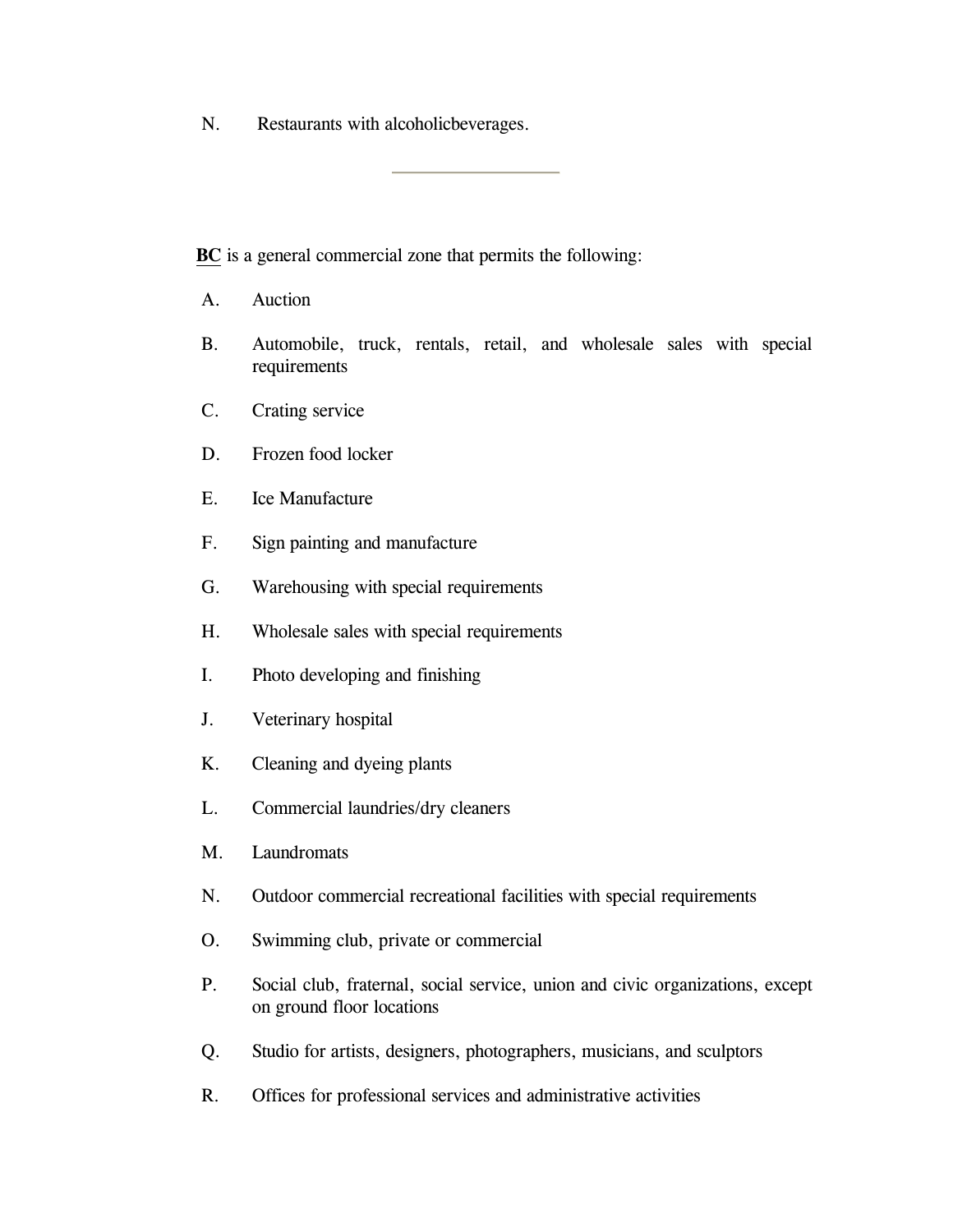- S. Personal service establishments
- T. Finance institutions, banks, loan companies
- U. Retail and specialty stores
- V. Repair and servicing, indoor and off-site, of any article for sale which is permitted in this district
- W. Related indoor storage facilities are permitted as an accessory use to any of the permitted uses in this district
- X. Accessory uses and accessory buildings
- Y. Restaurants, taverns, bakery-restaurants, and delicatessens
- Z. Public parking garage and parking lot
- a. Parking off-street
- b. Public transportation facilities, including bus or transit stops for the loading and unloading of passengers; station and depots
- c. Street, right-of-way
- d. Utility transmission and distribution lines
- e. Water tower, water reservoir, water storage tank, pumping station, and sewer
- f. Retail food stores up to 5,000 square feet in maximum floor area, limited to ries, confectionery, candy, gourmet shops, small convenience grocery, and meat sales facilities. Goods produced on the premises shall be sold only on the premises

BC zoning also permits, with a Council granted Special Use Permit, the following:

- A. Automobile repair and/or service station, paint and/or body shop with special requirements
- B. Self-service car wash establishment with special requirements
- C. Automobile/motor vehicle repair with special requirements
- D. Automatic car wash establishment with special requirements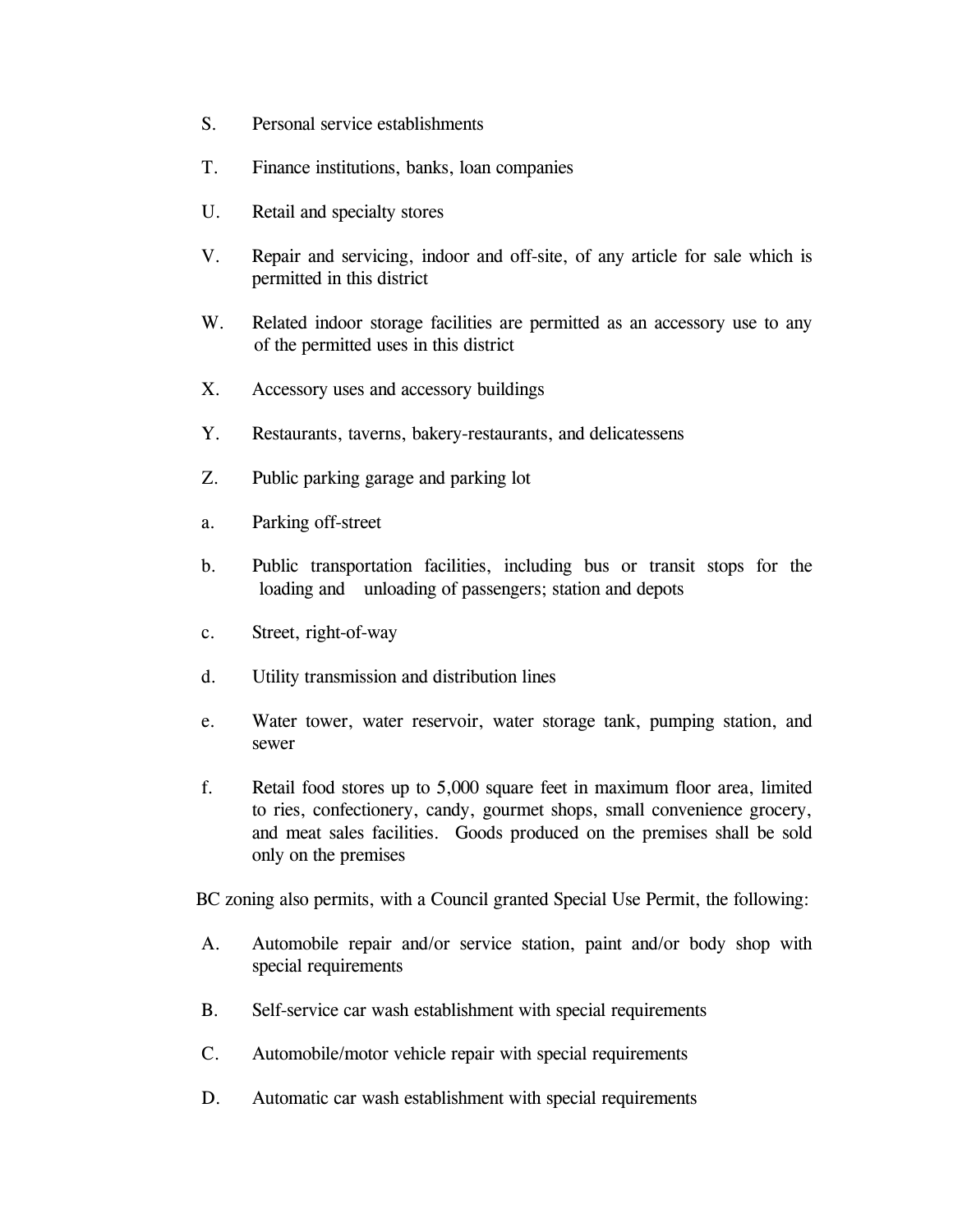- E. Used car lots
- F. Retail food stores
- G. Fast-food and cafeteria style restaurants with special requirements
- H. Drive-in restaurants, with special requirements
- I. Drive-in and curb service for other than eating establishments.
- J. Substation, electric, gas, and telephone central office with special requirements
- K. Tower, broadcasting and telecommunications with special requirements
- L. Police and fire stations
- M. Library, museum and art gallery
- N. Church, or other place of worship, seminary or convent, parish house, or Sunday school building
- O. Instructional, business or trade schools
- P. Motels and hotels
- Q. Commercial indoor recreation and indoor theaters
- R. Adult bookstore/adult entertainment center with special requirements
- N. Restaurants with alcoholicbeverages.

The **MI** zone permits the following:

 A. Any process involving cleaning, distribution, manufacture, processing, production, warehousing, or testing except manufacture of corrosive acids, gelatin, paint, oils, fertilizer, linoleum, cork products, alcohol, bleaching compounds, or soap; tanning or curing of hides, crude oil refining; rubber treatment of manufacturer; ore smelting; blast furnace; garbage or offal reduction or dumping; asphalt manufacturer or refining; abattoir; junk storage; automobile wrecking; and animal rendering.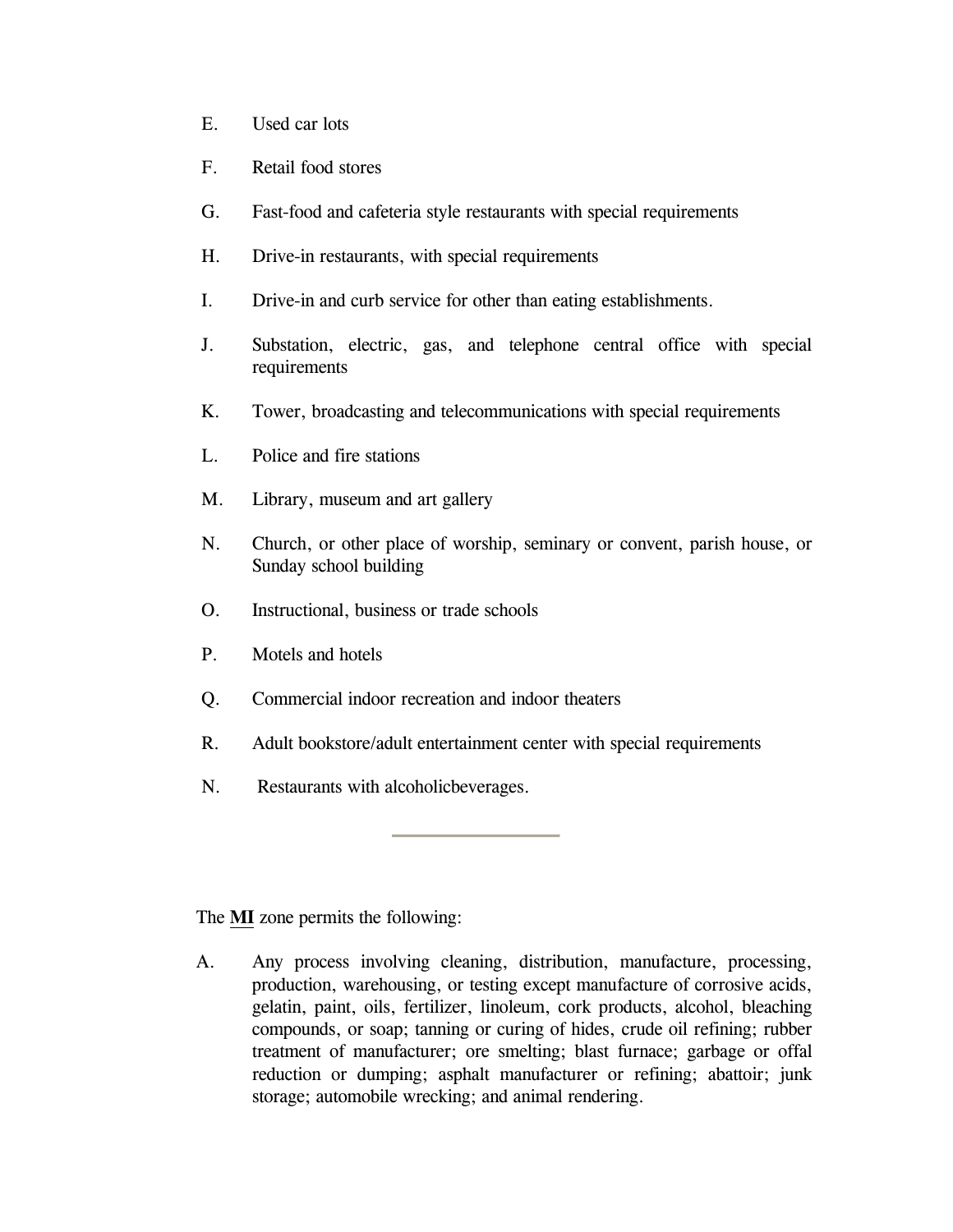- <span id="page-20-0"></span>B. Oil storage for wholesale purposes, including pipe lines for transportation of oil and refine products accessory to such storage, provided that no storage above the ground in quantity exceeding 10,000 gallons shall be within 50 feet of any lot line, and that in case of storage above the ground in quantity exceeding 100 thousand gallons, all contain and shall be surrounded adequate moats in accordance with oil industry standards of practice and conforming to underwriters regulations.
- C. Railroad and railroad classifications, freight or storage yard, and all appurtenances thereto.
- D. Public transportation facilities, stations and depots, repair garages and storage areas for busses or related public transit vehicles.
- E. Subsidiary retail sales with special requirements.
- F. Warehouse sales with special requirements.
- G. Accessory uses and accessory buildings, including the repair, installation, and servicing of any commodity distributed, manufactured, processed, produced, or warehoused in this district. Such repair, installation, and servicing must be provided totally within enclosed buildings; outdoor parking and storage of vehicles, products, or other related items in a state of disrepair shall not be permitted.

MI zoning also permits, with a Council granted Special Use Permit, the following:

A. Tower, broadcasting and telecommunications, subject to special requirements.

**MOR** zoning permits the following:

A. Any process involving cleaning, distribution, manufacture, processing, production or testing, except:

> Manufacture of corrosive acids, gelatin, paint, oils, fertilizer, linoleum, cork products, alcohol, bleaching compounds or soap; tanning or curing of hides; crude oil refining; rubber treatment or manufacture; ore smelting; blast furnace, garbage or offal reduction or dumping;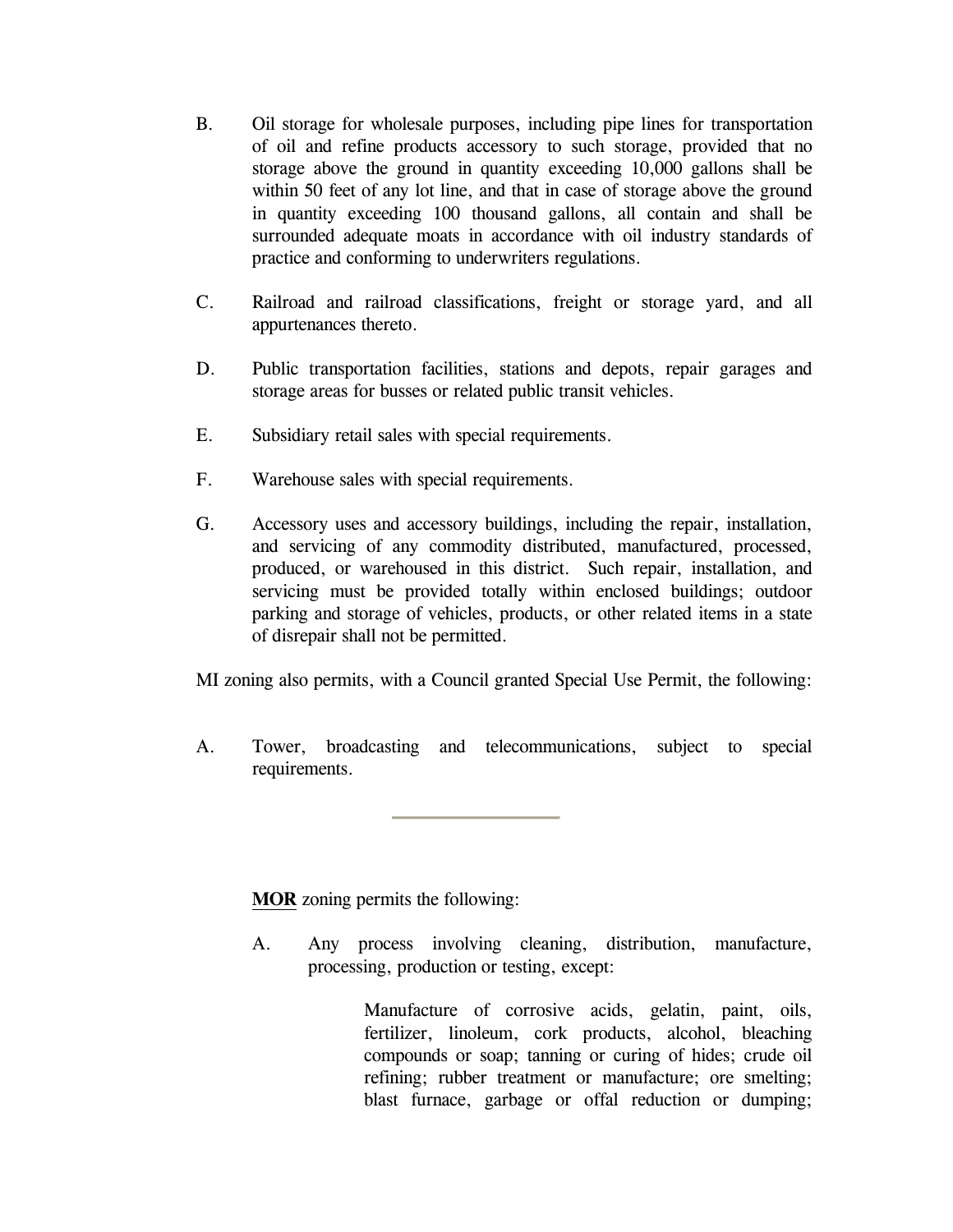asphalt manufacture or refining; abattoir; junk storage; automobile wrecking; animal rendering; and oil storage.

- <span id="page-21-0"></span> B. Offices for professional services and administrative activities, industrial, and academic research and/or testing laboratories, and warehousing, including the sale of products customarily incidental to the uses permitted in this subsection.
- C. Food service facilities incidental to and located within any of the permitted uses within this district, primarily for service to the employees of such permitted uses, provided:
	- 1. There shall be no entrances directly from the street to such facilities.
	- 2. No sign relating to such facility shall be visible from outside any building.
	- 3. Facilities shall be so located and constructed to protect tenants of the building from noise, traffic, odors, and interference with privacy.
- D. Utility distribution and transmission lines, substation, electric, gas, and telephone central office.
- E. Public transportation facilities including bus or transit stops for the loading and unloading of passengers; stations and depots.
- F. Parking, off-street.
- G. Recreation facilities, intended primarily for the use of the employees of such uses permitted in this district.
- H. Retail, specialty retail and retail food stores, subject to the following requirements:
	- 1. Such uses are permitted only in existing facilities or structures existing on or before October 13, 1991.
	- 2. Such uses shall be subject to all area, parking, signing, and other zoning code regulations.
- I. Warehouse sales, subject to the following requirements: